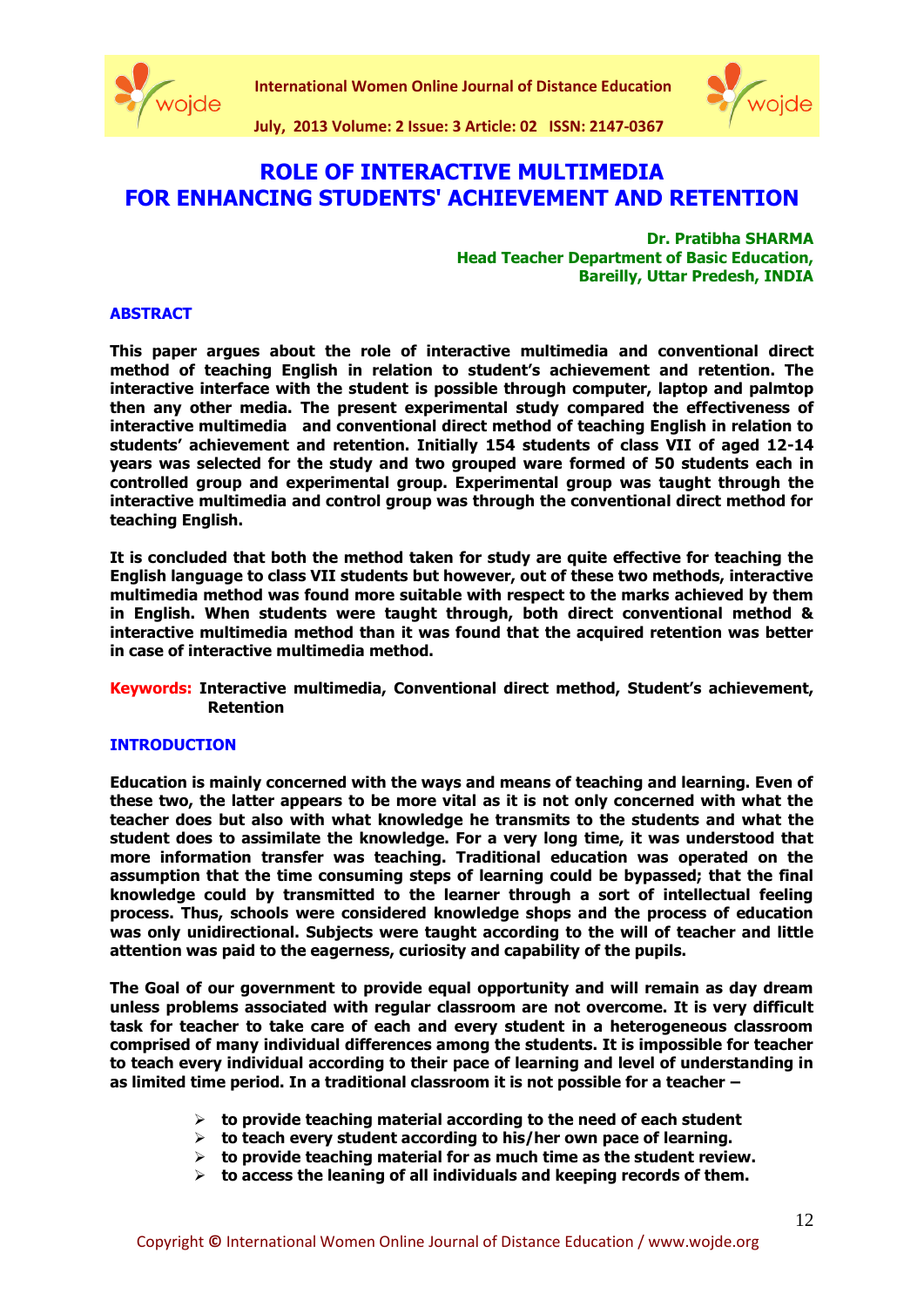



**July, 2013 Volume: 2 Issue: 3 Article: 02 ISSN: 2147-0367**

**to guide the students keeping in view their individual differences**

**The greatest contribution of Information technology is the development of computer and its use in all sectors of life. They have become more powerful (i.e., able to process and store much more data), faster, cheaper, portable, easy to use and more convenient. Personal computers (PCs) and laptop are now within the reach of even ordinary people. In recent years, accessories such as- hard disk, CD- ROMs, flesh drive, printers used with computers had also developed rapidly. Using these, a computer program can handle sound, picture and video along with text. "Multimedia" is a buzzword today in the field of computer. Multimedia involves combining text, sounds, still pictures and video etc.** 

**This means that the world of computers is getting easier to the world of human beings. As the hardware develops, computer displays become more realistic and cheaper. The computer with its virtually instantaneous response to the student input, its extensive capacity to store and manipulate information its unmatched ability to serve many individual students simultaneously is widely used in instruction. The computer has the ability to control and manage a wide verity of media and learning material – films, filmstrips, videos, slides, audiotapes and printed information.**

**Now days in teaching learning process are used various of media like Computer, Multimedia, Radio, TV etc. Among all of them computer plays tremendous role in teaching – learning process. It provides a dynamic interaction between computer and students. Computer used as a delivery tools present information, receive the response, analyze the response and give immediate feedback to the students. The process is known as Computer assisted instruction (CAI).**

**At the Government level, computerization in India was promoted through its National policy on Education, 1986.;" The policy laid emphasis on the role of computers in enhancing the efficiency of the learning process in making children more creative and in providing them with an individualized learning environment.**

**At the academic level, CLASS project was initially introduced as a pilot project during the year 1984-1985 by the NCERT in the wake of the British aid of BBC microcomputers was the first step in promoting the use of microcomputers in Indian secondary schools. The objectives of project were to create the awareness among the school students about the computer and its use in teaching learning process. So that students make full benefit of information and communication technology in their daily life and in education at every level.**

**The follow-up programme of MHRD, CLASS 2000, has three components, viz computer literacy in 10,000 schools, computer aided learning in 1000 schools and computer based learning in 100 smart schools (Mallik, 2001) and CLASS 2002 the project has intended to accelerate the pace of introduction of IT in schools and create models of school computer education - so as to achieve the goals of universalisation of computer literacy among school passed outs within next five years. By 1990, the NCERT hopes to have spread its CLASS programme, to nearly 14,000 higher secondary schools in the country.**

**In the present age of science and technology computers and computer – based technology are being used in every walk of life and even in classroom teaching. In classroom teaching, the instructions are imparted through computers. But even today the educationist, teachers and researchers are not sure whether computer based teaching approach is more effective than the traditional classroom teaching or the traditional class room teaching methods are more effective than computer based teaching approaches.**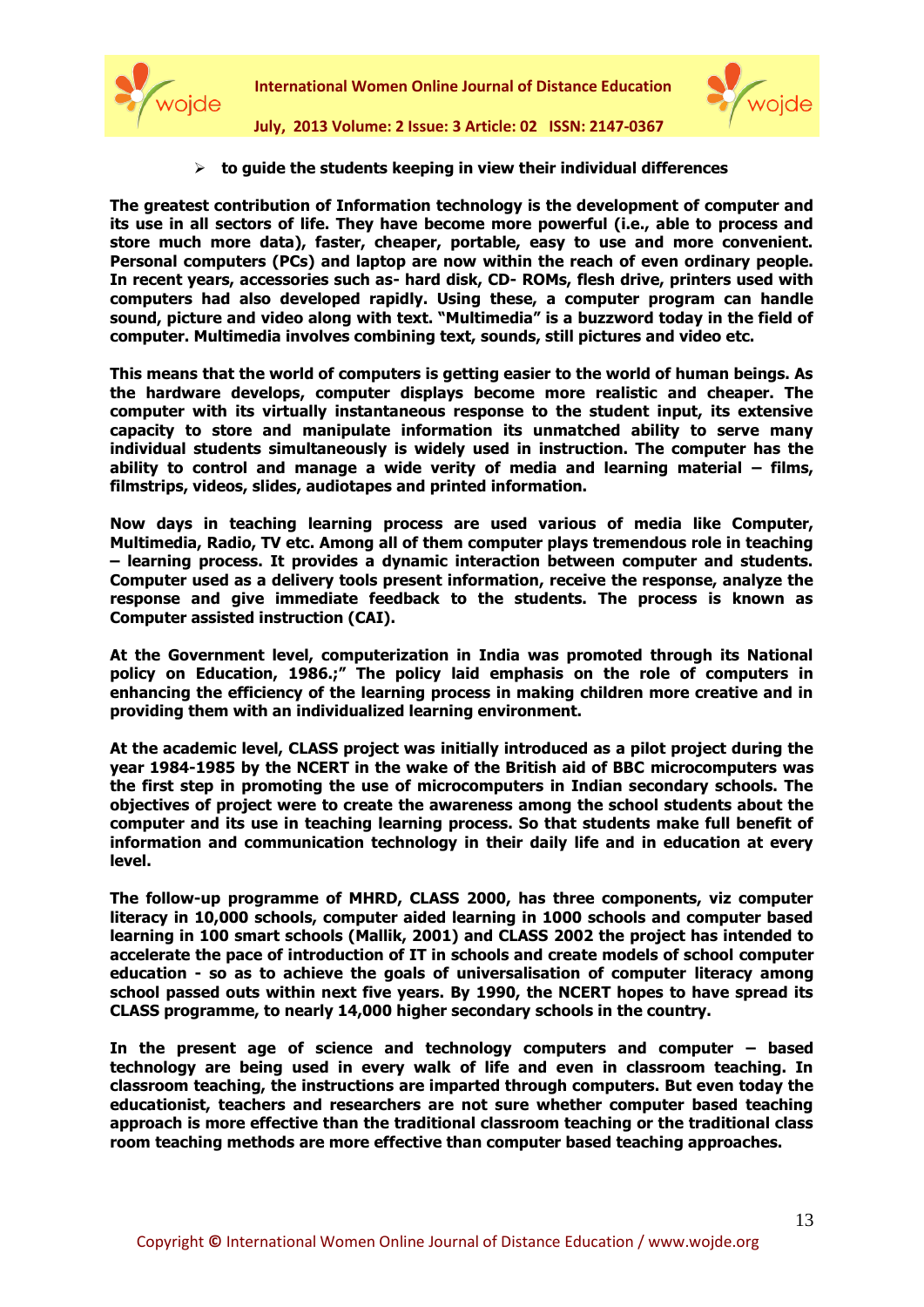



**July, 2013 Volume: 2 Issue: 3 Article: 02 ISSN: 2147-0367**

**Before starting the research work, researcher goes through the researches already done in this area and presenting you few researches which is related to the compression of Multimedia and traditional methods of teaching. In this regard, Yune-Kuang Cliff Liao (2007) investigated a meta analysis to synthesize research comparing the effects of CAI and traditional instruction on students' achievement in Taiwan and suggested that CAI is more effective then traditional instruction in Taiwan and had positive effects on achievements. Positive outcomes were found for students with CAI were reported by Blok et. al.(2002), soe et. al.(2000). chiu (2002), and Ho (2000).**

**Edwards, et.al (1975) reviewed some researches on the effects of CAI on achievement, retention and learning rate and its effects on students of different ability levels and revolved that CAI as supplement to traditional teaching in terms of achievement and learning rate. Hasselbring (1984) summarize results of research studies and meta analysis on the effects of computer based instruction on student achievement and attitudes and result favored the use of CAI over the traditional instruction. Wu (2002a), Wu (2002b) were reported similar findings. Dacany & Cohen (1992), Roblyer et.al. (1992) were found the similar finding in their researches and supports the computer based individualized instruction. Lie (1998), Li (1994), Huang (2003) shyu (1996), Zhau (1986) all reported significant gain for CAI over traditional instruction. But on other side Hsiao (2002), Hus (2000), Huang (2003), Lai (2002), Liu (2001) and Yu (2002) have found no significant difference between CAI and traditional instruction.**

**Bhatt (2002) investigated the effectiveness of multimedia package on atomic structure and chemical bonding and reported that both method CAI and traditional was equally effective. Naevdal (2007) investigated the relationship between home computer use and performance in English at school. The sample consists a 656 10th class students of age grouped 10 to 16 years in upper secondary schools in Bregen, Norway. Researcher reported that both boys and girls who seldom used home computers achieved low scores in English. However those students who spent two or more hours per day on computer, girls performed very well in English while boys failed.**

**Zigic et. al. (2007) developed an interactive computer based learning strategy to assist in teaching water quality modeling to out Computer Based Instruction (CBI) effects. In the study CBI aid comprised a hyper text markup language (HTML) module and concluded that all the students found CBI aid helpful and easy to follow also felt they were able to complete their project with minimum supervision.** 

**Singh, Y.P. (2007) conducted a comparative study of learning English spelling through computer and traditional method and revolved that CAI method was found superior than traditional method to teach English. Similar findings was reported by Singh, Y.V. (2007) when investigated the effectiveness of computer assisted instruction Vs traditional method in teaching science at upper primary level. In another study, Rani (2007) investigated the effects of CAI on language achievement of children with learning disability and reported that CAI method was found highly superior than traditional method for disabled students and also reported that no gender difference was found.** 

**Nematullah et. Al.(2008) investigated the classroom interaction with reference to gender and technology. The study data were gathered through partial ethnography by a non– participant observer; two sessions of the course language laboratory that were carefully observed and notes were taken a focus on the nature of interactions. Results of the study show that the interaction patterns are gender –related only to some extent. Also, the interaction pattern in the laboratory classes is similar to, but not the same as, the whole– class discussion patterns proposed in earlier literature. Khoo(2008) investigated that the primary objective of teaching activities is the flow of information between teacher and students. Direct and indirect methods of instruction are two main categories that many**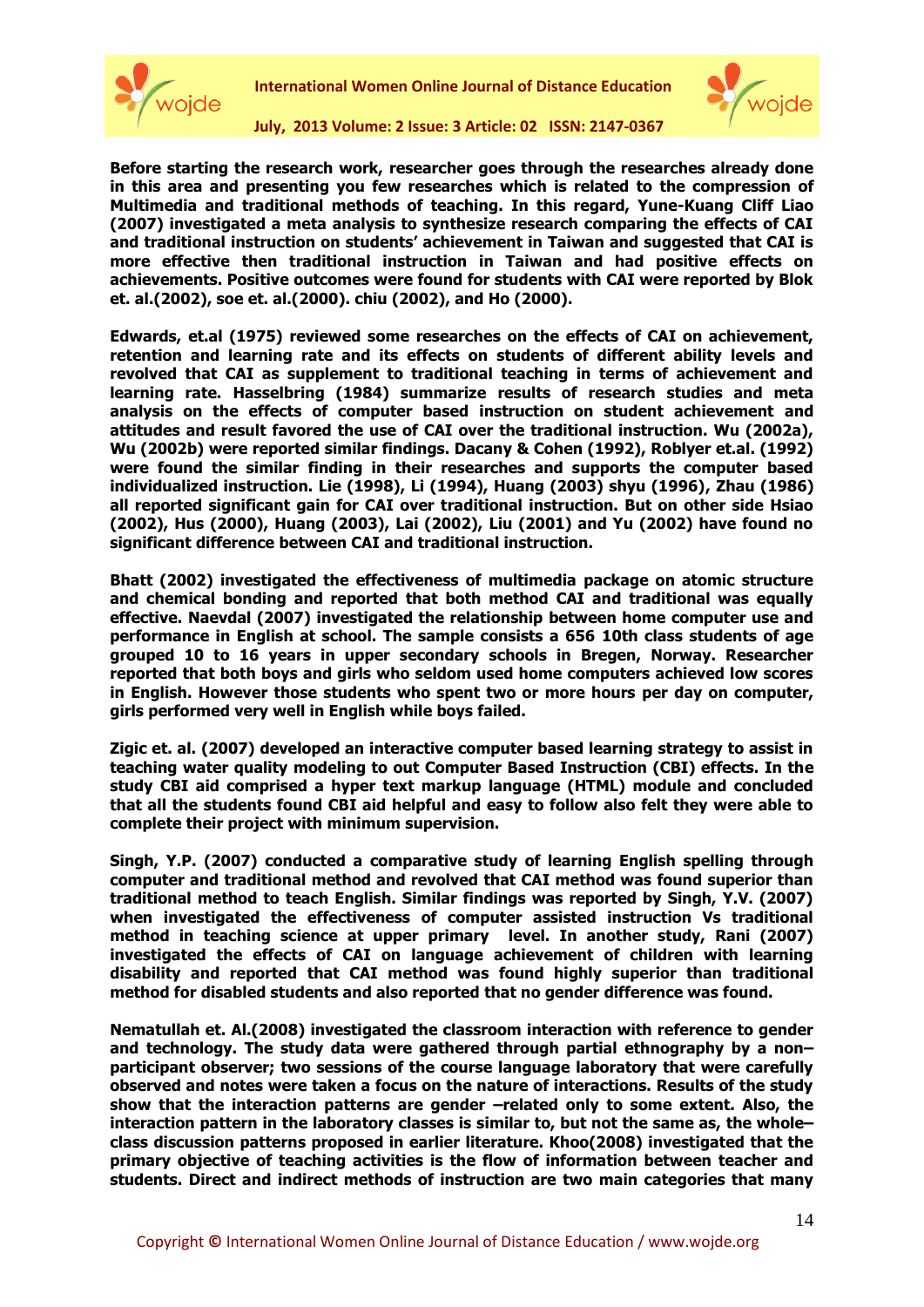



**July, 2013 Volume: 2 Issue: 3 Article: 02 ISSN: 2147-0367**

**educators find useful for classifying teaching methods. No single method of instruction is ideal for a given topic of discussion. Traditional methods have the advantages of delivering very specific learning targets, where students are explained the importance of a subject with examples, logical reasons can be stressed upon to provide experiences that can inspire learning processes. However traditional teaching is highly developed on knowledge base and skill of the teacher. Communication is mostly one way and often requires some level of imaginative perception from the students.** 

**Nwaocha (2010) carried our a study in Nigeria to Enhance students interest in mathematics via multimedia presentation and reported multimedia presentations can improve students' understanding, enthusiasm, class attendance and satisfaction. Kumar and Tiwari (2011) has dome a study to the effectiveness of computer assisted instruction program and traditional method of teaching English in standard –9th. In the study effect of gender, and methods on teaching English in class 9th evaluated. Investigator perform this study on 90 students on the basis of the results investigator not found any significant difference between gender and methods. Vivien et. al. (2011) invested a meta analysis on "Are Multimedia resources effective in Life science Education? "and concluded that multimedia learning was more effective then many traditional educational methods.**

**Sharma (2012) investigated a comparative study of the effectiveness of Language lab and conventional method of teaching English in developing oral communication skills among secondary school students and concluded that Language methods is more suitable for secondary level students as for as teaching English in developing Oral communication skills is concerned. Therefore it is very essential for teachers to change their traditional view about Computers & adopt language lab method of classroom teaching. Chen (2012) carried out a research on the learning effects of multimedia assisted instruction using information technology model. And in the study researcher favored multimedia assisted instruction to improve the information literacy. Yet the findings of these researchers are not consistent and definite. Therefore, there was an emergent need to conduct more researches in this direction. In the present investigation the relative effectiveness of computer- based interactive multimedia method and conventional direct method of teaching is compared.**

**Furthermore, in the teaching-learning process, the pace of learning, achievement and retention of the student depends on factors like method of teaching, instructional materials, facilities available both at school and college level, characteristics of the learners etc. Looking to the importance of learner's characteristics in the teaching – learning process, in the present study, the relative effectiveness of interactive multimedia programme and conventional direct method is studied in relation to student's academic achievement and retention power.**

## **OBJECTIVE OF THE STUDY**

**The major objective of this research paper is to find out the effectiveness of interactive multimedia Programme and conventional direct method of teaching English at secondary level, in relation to student's achievements and retention of acquired knowledge.** 

## **METHODOLOGY**

**The present study is a quantitative research where an analytical comparison of two methods of teaching by using data. Where we will compare the effectiveness of "Interactive Multimedia programme to conventional direct method of Teaching", in understanding of English language. The nature of this study is experimental, therefore experimental method with pre-test, post-test, randomized group design has been used.**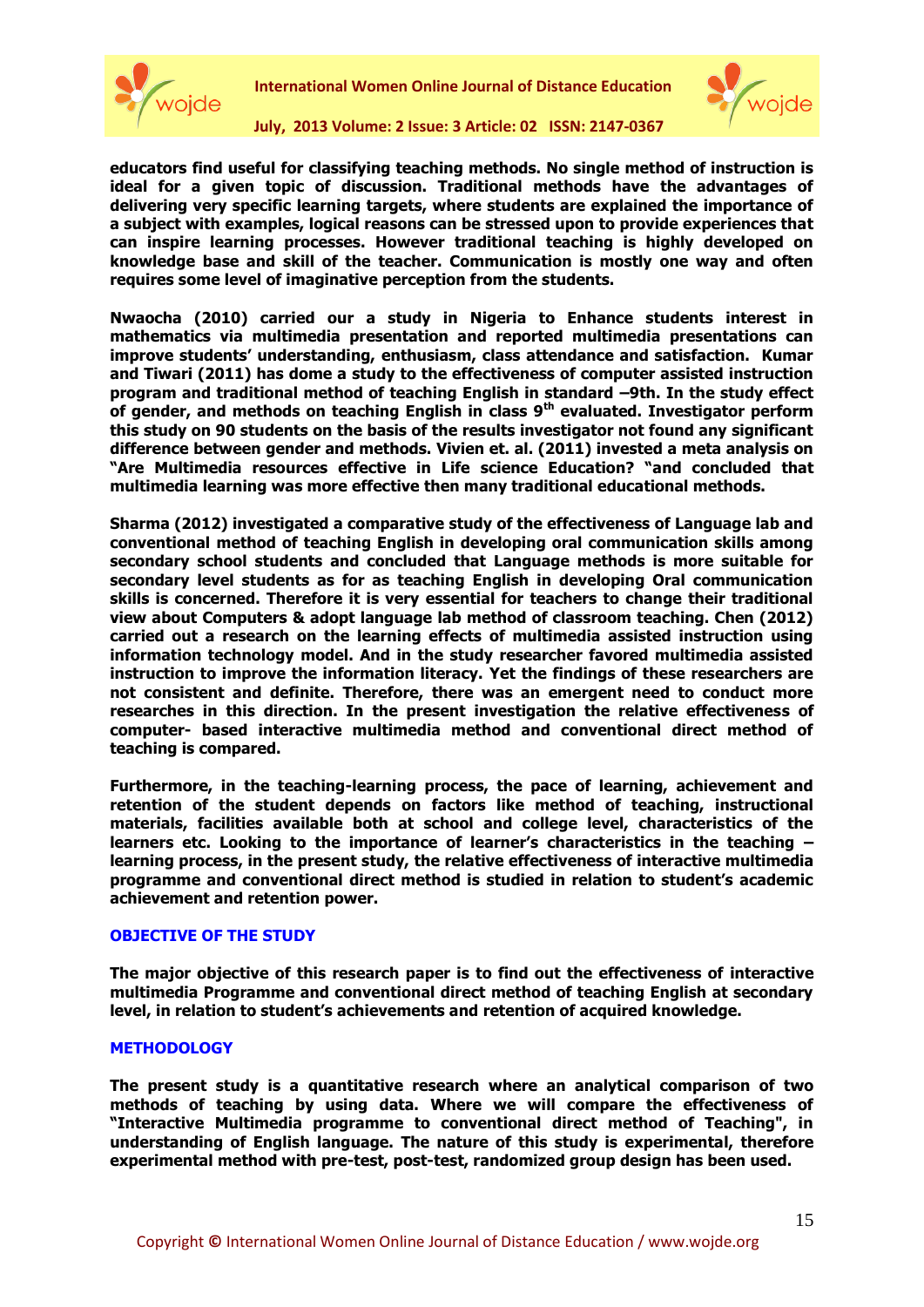



# **July, 2013 Volume: 2 Issue: 3 Article: 02 ISSN: 2147-0367**

**Initially, 154 students of class VII of aged 12-14 years was selected as the sample of the study who were able to read and understand English language. To fulfill the objectives of the study, these students were randomly divided into two equal groups and matched grouped experimental technique was used to obtain more reliable and validate results. These groups were made equivalent on the basis of student's intelligence and scores achieved in pre-test achievement. For this purpose General Intelligence test (6/166) by S.M. Mohsim & achievement test which was developed by the researchers administrated on the entire sample. During the group matching, to balance the group some students have dropout, then finally 50 students remained in each group i.e. total 100 students of class VIIth were considered the present study.**

## **Table: 1 IQ Scores of students**

| <b>Test Category</b> | N  | м     | S.D.  | '†'     |  |
|----------------------|----|-------|-------|---------|--|
| Group -A             | 50 | 98.09 | 17.92 |         |  |
| Group-B              | 50 | 98.21 | 16.25 | $.008*$ |  |

**It is clear from table -1 that the mean IQ score of students of Group -A and Group- B were 98.09 & 98.21 respectively & the calculated value of 't' of 0.008 is less than the table value of 2.63 at 0.01 level of significance and 98 df, which indicates that there exist a no significant difference between the means IQ scores of students of both group.** 

| Table: 2<br>Achievement scores of students Group-A and group -B on Pre-test |    |       |      |         |  |
|-----------------------------------------------------------------------------|----|-------|------|---------|--|
| <b>Test Category</b>                                                        | N  | м     | S.D. | 't'     |  |
| Group -A                                                                    | 50 | 22.50 | 1.79 |         |  |
| Group-B                                                                     | 50 | 24.92 | 1.86 | $1.90*$ |  |

**Table -2 state that mean scores achieved by students of Group -A and Group- B on pretest 22.5 & 24.92 respectively & the calculated value of 't' of 1.90 is less than the table value of 2.63 at 0.01 level of significance and 98 df, which indicates that there exist a no significant difference between the means achievement scores of students of both group. On the basis of the above finding, it is obvious that at the initial level previous subject knowledge of both group were same.**

**The Interactive multimedia programme used in the present study was developed by Brepo Systems (INDIA) Pvt.Ltd., Delhi and General Intelligence test (6/166) by S.M. Mohsim Rest of the tools used i.e. Lesson Plan (Conventional Direct method), Personal Data Schedule, Achievement Test in this study were standardized test developed for the specific purpose. Post achievement test was administrated immediate after the experiment is over and retention test was administrated one month later of post achievement test. The data were analyzed with 't' test and ANOVA test.**

| Table: 3                                                           |
|--------------------------------------------------------------------|
| <b>Achievement of students of Conventional Direct Method (CDM)</b> |
| group on pre-test and Post test.                                   |

| Test Category |  |  | S.D. |  |
|---------------|--|--|------|--|
|---------------|--|--|------|--|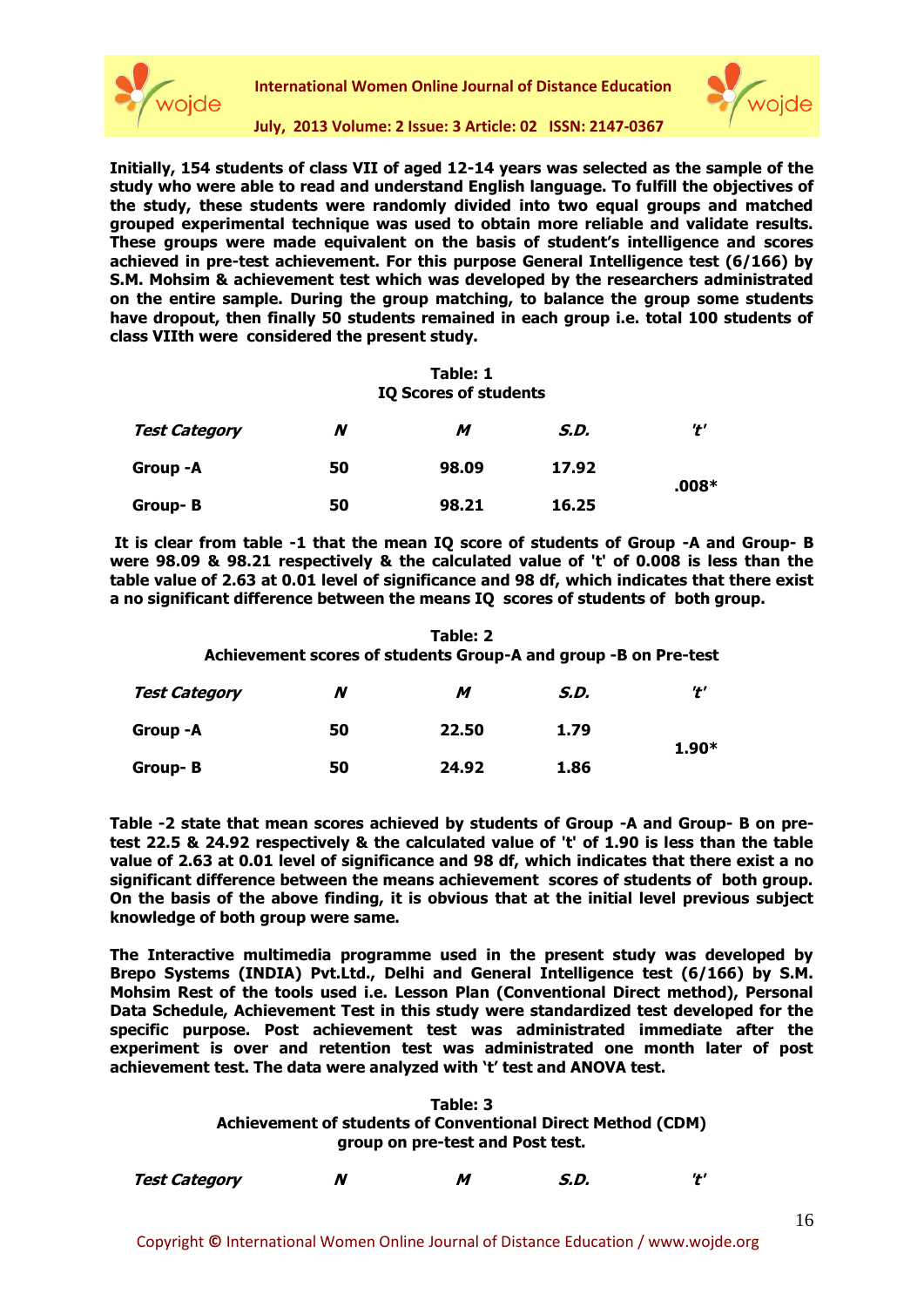



**July, 2013 Volume: 2 Issue: 3 Article: 02 ISSN: 2147-0367**

| <b>Pre-test</b>  | 50 | 22.5 | 1.80 |          |
|------------------|----|------|------|----------|
|                  |    |      |      | $11.82*$ |
| <b>Post-test</b> | 50 | 28.8 | 3.31 |          |

**Data displayed in table: 3 shows that mean achievement scores of students taught through Conventional Direct method (CDM) on pre-test and post-test 22.5 and 28.8 respectively. The difference in the means scores between these two tests was highly significant (t=11.82, p=0.01). This infers that when the students were taught through Conventional Direct method (CDM), they understood the concepts of English clearly. The significant going in student achievements concludes that Conventional Direct method (CDM) was found effective in teaching of English to class in VII students**.

#### **Table: 4 Achievement of student of Interactive Multimedia Method (IMM) on Pre-test and Post-test.**

| <b>Test Category</b> | N  | м     | S.D. | י+י      |  |
|----------------------|----|-------|------|----------|--|
| <b>Pre-test</b>      | 50 | 24.92 | 1.86 |          |  |
| <b>Post-test</b>     | 50 | 41.26 | 6.09 | $18.15*$ |  |

**A perusal of table-4 reveals that mean achievement scores of the students taught through Interactive Multimedia Method (IMM) on pre-test and post-test were 24.92 and 41.26 respectively.** 

**The obtained 't' value (t=18.15, p=0.01) was highly significant. It concludes that Interactive Multimedia Method (IMM) also helped the students in under standing the English Grammar (Tenses).**

# **Table: 5 Achievement of student of Post-test of Conventional Direct Method (CDM) and Interactive Multimedia Method (IMM)**

| <b>Test Category</b> | N  | м     | S.D. | י+י      |
|----------------------|----|-------|------|----------|
| <b>CDM</b>           | 50 | 28.80 | 3.31 | $12.71*$ |
| <b>IIM</b>           | 50 | 41.26 | 6.09 |          |

**Table-5 concludes that mean achievement scores of Conventional Direct Method (CDM) and Interactive Multimedia Method (IMM) students scored on post-test were 28.80 and 41.26 respectively. This difference between the mean scores was found to be significant (t=12.71, p=0.01). It infers that both the teaching methods (CDM & IMM) were proved to be different effective in teaching of English.** 

**It is obvious from the above table that mean achievement scores on post-test of Interactive Multimedia Method (41.26) is higher than the mean achievement scores on post-test of Conventional direct group (28.80). Hence, Interactive Multimedia Method (IMM) was more effective for English teaching in comparison to Conventional Direct Method. IMM group students achieved better than the CDM group students. Similar**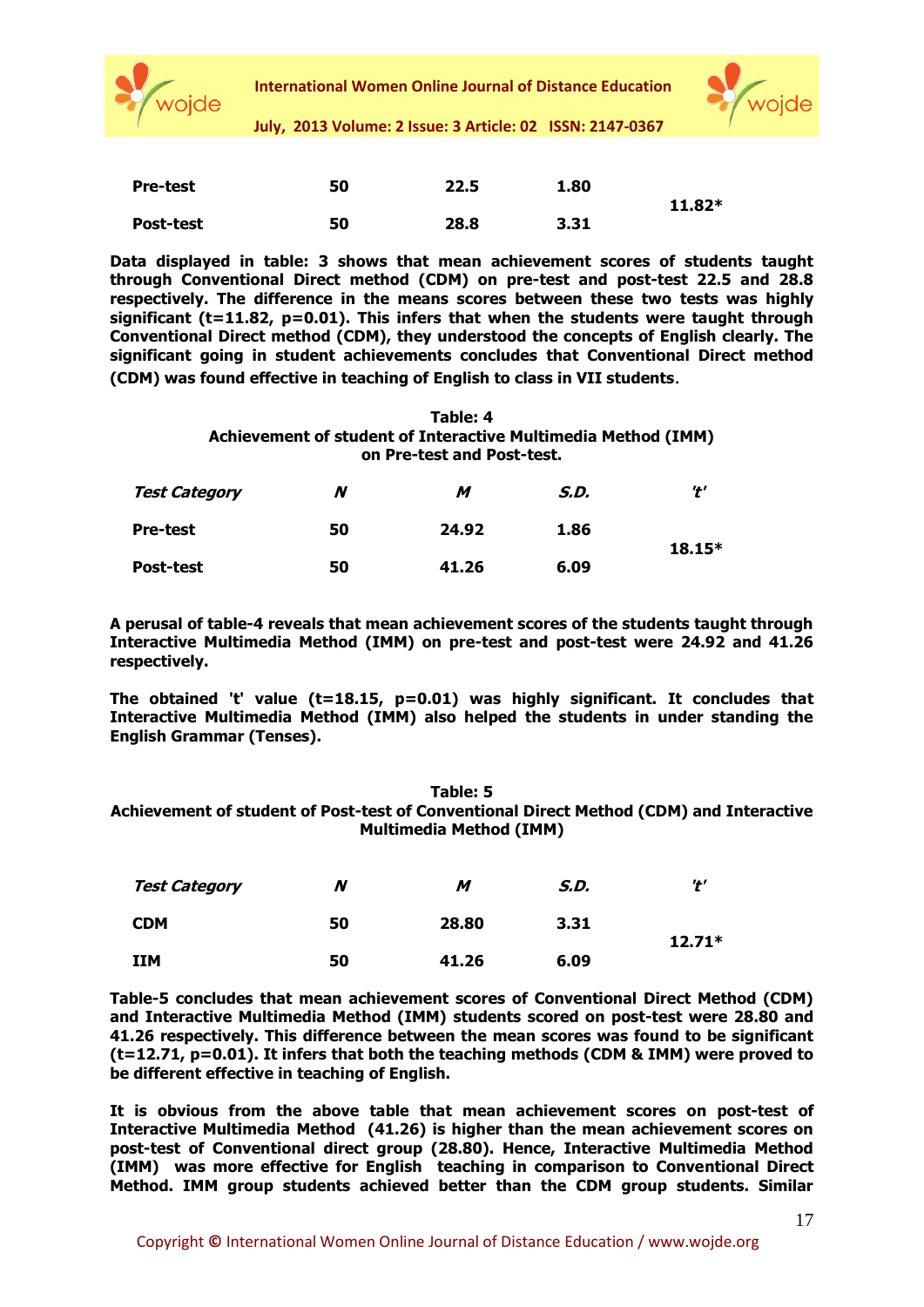



**July, 2013 Volume: 2 Issue: 3 Article: 02 ISSN: 2147-0367**

# **findings were observed by Panda (2000), Kumar (1981), Agarwal (1998), Cohen (1992) and Roblyer et. al. (1992) in different school subjects.**

# **Table: 6 Retention of students of Conventional Direct Method (CDM) and Interactive Multimedia Method (IMM)**

| <b>Test Category</b> | N  | M     | S.D.  | י+י      |
|----------------------|----|-------|-------|----------|
| <b>CDM</b>           | 50 | 21.02 | 3.014 | $15.64*$ |
| <b>IMM</b>           | 50 | 35.80 | 5.97  |          |

**The mean retention scores of students after learning through conventional & interactive multimedia method were 21.02 & 35.80 respectively. The difference in mean between these two retention scores was highly significant (t=15.64, p=0.01). From above data it is clear that as for as the retention is concerned multimedia method of learning is far better then conventional direct method. This is probably due to the fact that interactive multimedia method learning is activity based learning. Moreover in this method the students are able to get instant feedback. In this method student gets reinforcement at every right step which is not possible in conventional direct method. Interactive multimedia method of learning has the extra benefit for the help of students in the form of animation, graphics, pictures, sound, charts & tallies etc. - which is not there in conventional direct method.**

**Similar findings were observed by Kulkarni (1969) that retention scores of Experimental group was better then those of the control group.** 

**Capper & Copple (1985) also found that computer assisted instruction (CAI) was beneficial for retention of the students. Nwaocha (2010), Kumar & Tiwari (2011), Vivien et. al. (2011), Sharma (2012) and Chen (2012) reported the similar output and favored the use of multimedia in education.** 

# **FINDINGS & CONCLUSIONS**

**When the English language were taught to the students of class VII students through either conventional direct & interactive multimedia method, in both the cases remarkable differences were found between their pre-test & post-test achievement scores.**

**Overall if we compare both the methods with respect to the marks achieved by them through post-test, it was evident that students performed better on post-test in comparison to their pre-test marks when they were taught through interactive multimedia method. Also, more consistency was found between the significant difference of pre-test & post-test achievement marks in case of multimedia method.**

**Hence, it is concluded that both the method taken under this study are quite effective for teaching the English language to class VII students but however, out of these two methods, interactive multimedia method was found more suitable with respect to the marks achieved by them in English.**

**When achievement of students of class VII students in English was compared on post-test taught through conventional direct method of teaching and interactive multimedia**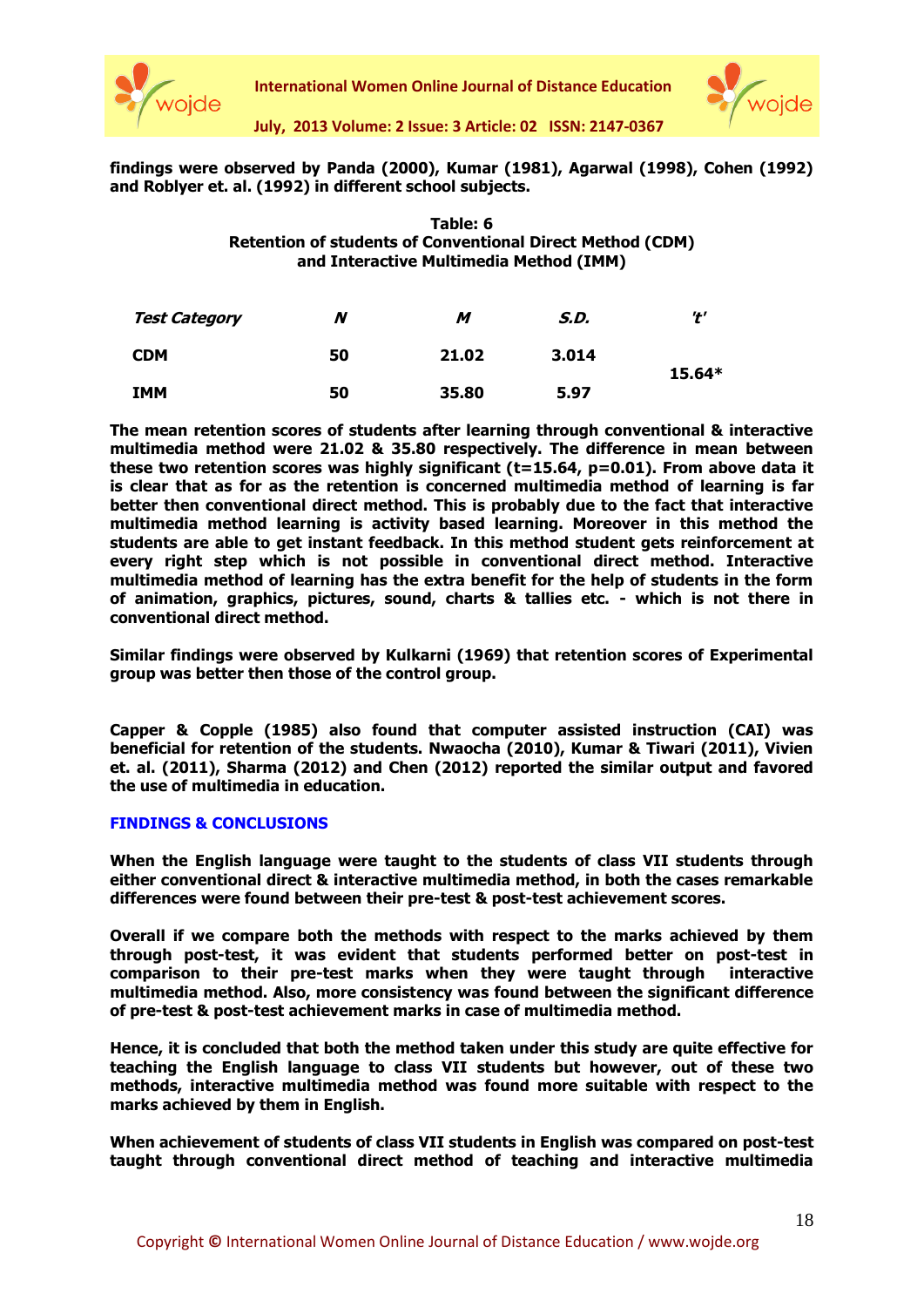



**July, 2013 Volume: 2 Issue: 3 Article: 02 ISSN: 2147-0367**

**programme, than there was found a significant difference in the achievement scores of the above two groups.** 

**Interactive multimedia group students performed better than conventional direct method groups students on post-test. Thus interactive multimedia method proved to be better than conventional direct method of teaching English to class VII students. When students were taught through, both direct conventional method & interactive multimedia method than it was found that the acquired retention was better in case of interactive multimedia method.**

# **BIODATA and CONTACT ADDRESSES of the AUTHOR**



**Pratibha SHARMA is Head Teacher at Department of Basic Education, Bareilly (Uttar Predesh) India. She was Ex-Guest Lecture at SRS Mahila Mahadyalaya, Bareilly. She is M.A. in Hindi, Sociology and M.Ed., Ph.D. in Education. She has more then 12 year experience at degree level and school level. At present she is working as school administrator and training coordinator for Govt. school at Bareilly. She has supervised number of research project at degree level. And presented numerous papers on national and international seminar.**

**Head Teacher Dr. Pratibha SHARMA Department of Basic Education, Bareilly, Uttar Predesh, INDIA Address: H.N-12/III, Suresh Sharma Nagar, Bareilly, Pin-243 006, Uttar Pradesh, INDIA Mobile No: +919456471740 Email: [sharmapratibha99@yahoo.com](mailto:sharmapratibha99@yahoo.com)**

**Acknowledgements: I express my indepthness Prof. B.R. Kukreti, Dean, Faculty of Education and Allied Sciences, MJP Rohilkhand University, Bareilly. He is also my research supervisor and it is pleasure to convey my hearty regards to Dr. R.C. Sharma, Regional Director, IGONU, New Delhi for motivation and guidance at setp by step. And worm thanks to my husband.** 

## **REFERENCE**

**Agarwal, Y. P. & Manisha M., (1998). Effectiveness of Multimedia, programmed learning and traditional methods of teaching, A meta-Analytical Study on Indian Researches. Indian Education Review, Vol. 34, pp. 57-65.**

**Bhatt, B.C. (2002): A Study of effectiveness of Multimedia package on atomic structure and chemical bonding. Dissertation, MJP Rohilkhand University, Bareilly.**

**Blok, H., Oostdam, R., Otter, M. & Overmaat, M. (2002). Computes Assisted instruction in support of beginning reading instruction: A review. Review of educational Research, 72(1),101-130.**

**Capper, J. and Copple, C. (1985). Computer use in education: Research Review and Instructional Implications. Washington, DC : Centre for Research into Practice.**

**Chen-Yuan Chen (2012). Research on the learning effects of multimedia assisted instruction using information technology model, International Journal of Education Administration and Policy Studies Vol.4(3), pp.84-86, 5 March 2012. available online at http//www.academicjournals.org/IJEAPS.**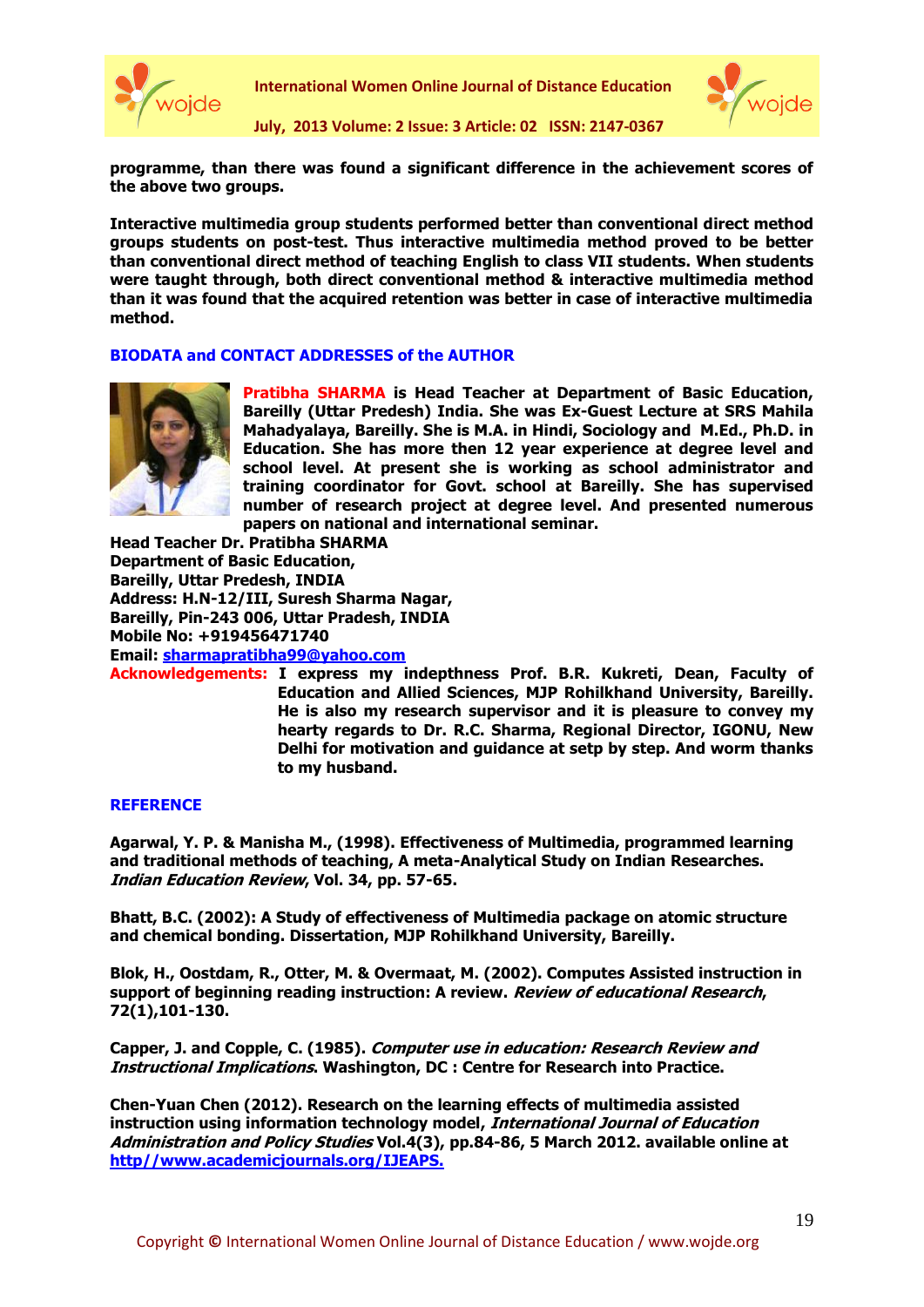



**July, 2013 Volume: 2 Issue: 3 Article: 02 ISSN: 2147-0367**

**Chiu, M. (2002b). Computer animations aid teaching about electrochemistry and its effect on junior high school students' Rivement. Unpublished master's dissertation, National Tiwan Normal University, Taipli, Taiwan.**

**Cohen Peter A., Decanay Lakshmi S. (1992). A Meta-analysis of individualized Instruction in dental education. Journal of Dental Education, 56, 3, 183-89, March.**

**Edward, J., et. Al. (1975): How effective is CAI ? A review of the research. Educational Leadership, 33, pp. 147-153.**

**Garg, R. (2000). Development of Multimedia package on part of speech. M.Ed. Dissert., MJP Rohilkhand University, Bareilly, UP.**

**Goldenberg, E. P. (1979): Special technology for special children, Baltimore, Park Press.** 

**Hasselbring, T. (1984). Effectiveness of computer based instruction: A Review Technical Report No. 84. 1. 3. Nashville, TN: George Peabody College for teachers, Learning Technology Centre, (Ed 262 754).**

**Hsiao, T. (2002). A Study of fifth graders for learning equivalent fraction in dynamic linked multiple representation window environment. Unpublished Master's Dissertation. National Tainan-Teacher College, Tainan, Taiwan.**

**Hsu, C. C. (2000) : Computer-assisted France learning : a case of France pronunciation in the senior high school. Unpublished Master's dissertation, FU Jen Catholic University, Taipei, Taiwan.**

**Huang, J. (2003). The study of the influence of CAI software on middle school students' learning of buoyancy concept. Unpublished Master's dissertation, National Changhua University of Education, Changhua, Taiwan.**

**Huang, C. (2002). The study of the efficiency of applying animation multimedia for assistance of teaching of Physics and Chemistry in Junior High School. Unpublished Master's dissertation, Changhua University Hsinchu, Taiwan.**

**Ho, J. (2000). The study of multimedia CAI Volleyball overhand serves teaching system. Unpublished master's Dissertation, National College of Physical Education and Sport, Taipei, Taiwan.**

**Huang, J. (2003). The study of the influence of CAI software on middle school students' learning of buoyancy concept. Unpublished Master's dissertation, National Changhua University of Education, Changhua, Taiwan.**

**Khoo E.M. (2008). Teaching Methods used in primary care. Malaysian Family Physician, 3: pp. 42-44.**

**Kulkarni, P.V. (1969): To prepare programmed learning material and to study in what different ways it can be used, Ph.D. Edu., Poona University.**

**Kumar, A. (1981). An Experimental Study of the Relative Effectiveness of three methods of instruction- Exposition method, Programmed Learning Method and Multimedia method in Science Education. Ph.D. Edu., Kurukshetra University, Kurukshetra.**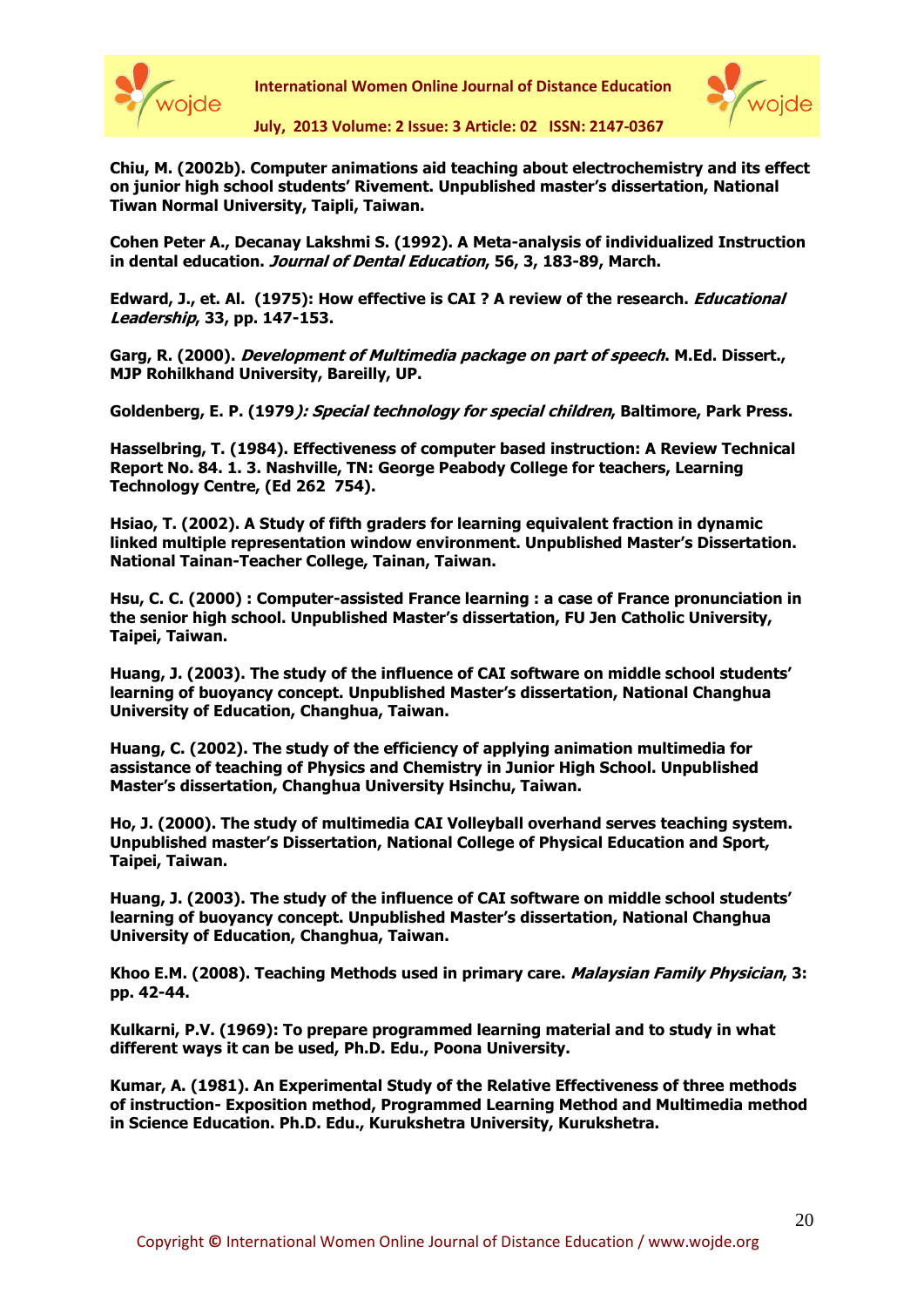



**July, 2013 Volume: 2 Issue: 3 Article: 02 ISSN: 2147-0367**

**Kumar A., Tiwari J. (2011). A comparative study of the effectiveness of CAI programs and Traditional methods of teaching – English in Standard – IX., International Referred Research Journal, vol.-III, Issue 27, pp. 120-32.**

**Lai, Y. (2002). Applying fuzzy inference rules on the study of the learning style in a webbased virtual science lab]. Unpublished Master's dissertation, National Changhua University of Education, Changhua, Taiwan.**

**Lei, K. (1998). The study of effect of "Multimedia computer-assisted instruction" can assist students with mental retardation in junior high school to learn sexuality knowledge and to have correct sexuality attitude. Unpublished Master's dissertation, National Changhua University of Education, Changhua, Taiwan.**

**Li, F. (1994). Computer-assisted instruction applied to mastery learning in mathematics for elementary school students (NSC No. 82-0111-5-024-005).**

**Liu, P. C. (2001). Using computer-assisted software "Interactive Physics" on the study of dynamics concept in the Physics-Chemistry course in the junior high school. Unpublished master's dissertation, Changhua University, Hsinchu, Taiwan.**

**Mallik, U. (2001). Computers in Indian schools : A road ahead. Jonural of Indian Education, vol- XXVII, pp. 5-12. Mc Donald, D. S. (2004). The influence of multimedia training on users' attitudes: lessons learned. Computer & Education, 42, 195-214.**

**Mehta, J. M. (1985). Construction of different types of programmes on the until of interest in mathematics of standard IX and study of relative efficiency of these. Ph.D. Edu., Saurashtra University.**

**Mrogan, R. M. (1978). Educational technology - adolescent to adulthood, Educational Communicational and Technology Journal, 26, 142-185.**

**Naevdal, F. (2007). Home-PC usage and achievement in English. Computer & Education, 49, 1112-1121.**

**Nematullah S., Mohammad A., Saeed K. (2008). Classroom Intraction Mediated By gender and technology: The Language Laboratoty Course, Novitas-ROYAL, vol. : 2(2).**

**Nwaocha V. O. (2010). Enhance students interest in mathematics via multimedia presentation, African Journal Of Mathematics And Computer Science Research, Vol.3(7), pp. 107-113, July 2010 available online at http//www.academicjournals.org/AJMCSR**

**Panda, S. et. al. (2000). Effect of computer assisted learning in achieving higher cognitive skills. Indian Educational Abstracts, Vol. 2, No. 2, July 2002, P. 25.**

**Reblyer, M.D. et.al. (1992). Assessing the impact of computer based instruction: A Review of Resent Research. Computer in the Schools, 5, 3-5.** 

**Rani, K. (2007). Effect of CAI on Language Achievement of Children with Learning Disability. Dissert., MJP Rohilkhand University, Bareilly.**

**Saini. J. K. (1978). A comparative study of the effectiveness of the programmed learning and textbook material presentation of sociological concepts at the secondary stage. Ph.D., Edu., HP Unviversity.**